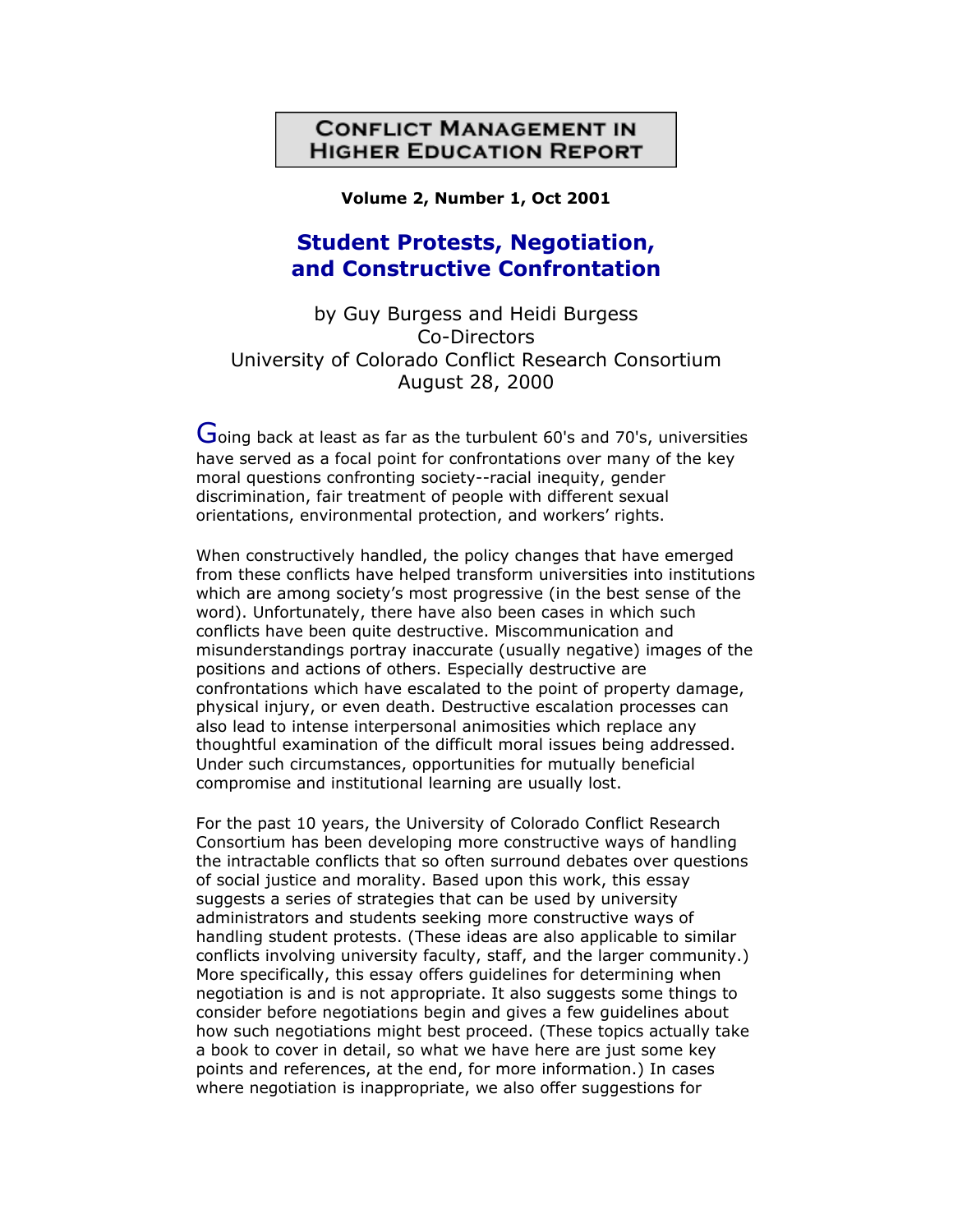limiting the destructiveness which all too often accompanies the resulting confrontation.

Advice is offered from an impartial perspective which seeks to equally serve the interest of university administrators and protest groups. While some of the suggestions are more applicable to students and others apply more to administrators, by presenting both in the same paper we hope that we can encourage all the people involved in such disputes to confront them in a more constructive way, and to understand how each side can encourage the other to be more constructive in their response to the issue in dispute.

#### **Conflict and Dispute**

One key toward what we call more "constructive confrontation" is an understanding of the distinction between long-term underlying conflicts and shorter term dispute episodes. Universities have been and will continue to be a focal point for a broad range of social groups seeking redress for past injustices. One of the university's most important pedagogical functions is to provide a forum in which its students and the larger community can examine these issues. This suggests that constructive social justice confrontations should be encouraged, rather than suppressed. It also suggests that hopes of resolving the underlying conflict in ways which eliminate future confrontations are unrealistic.

Within the context of these long-term underlying conflicts, there are numerous dispute episodes, such as controversies over the promotion or retention of minority faculty members; the disposal of university investments in companies engaged in unacceptable environmental or social practices; the addition of new, social justice-related curricula; animal research policies; and controversies over the university's association with businesses that utilize "sweatshop" labor and/or support for organizations which oppose "sweatshop" labor policies.

In some cases these disputes can be resolved using alternative dispute resolution processes (most often negotiation or mediation). In other cases, the parties will not negotiate and the disputes are resolved by more traditional legal, political, or administrative decisions. In any case, the cumulative effect of all of these dispute resolution processes is a continual setting and resetting of the moral policies under which the university operates. In short, university administrators and protest groups need to take a long view of social justice confrontations and seek to establish institutions and traditions which foster more constructive confrontations over the long term.

Students also need to realize that these issues are not simple, nor are they easily solved. Most of these conflicts involve deep-rooted moral questions that people feel very strongly about. Policies are not going to be changed overnight, nor perhaps, in a semester or a year. These are issues that will be considered, changed, reconsidered, and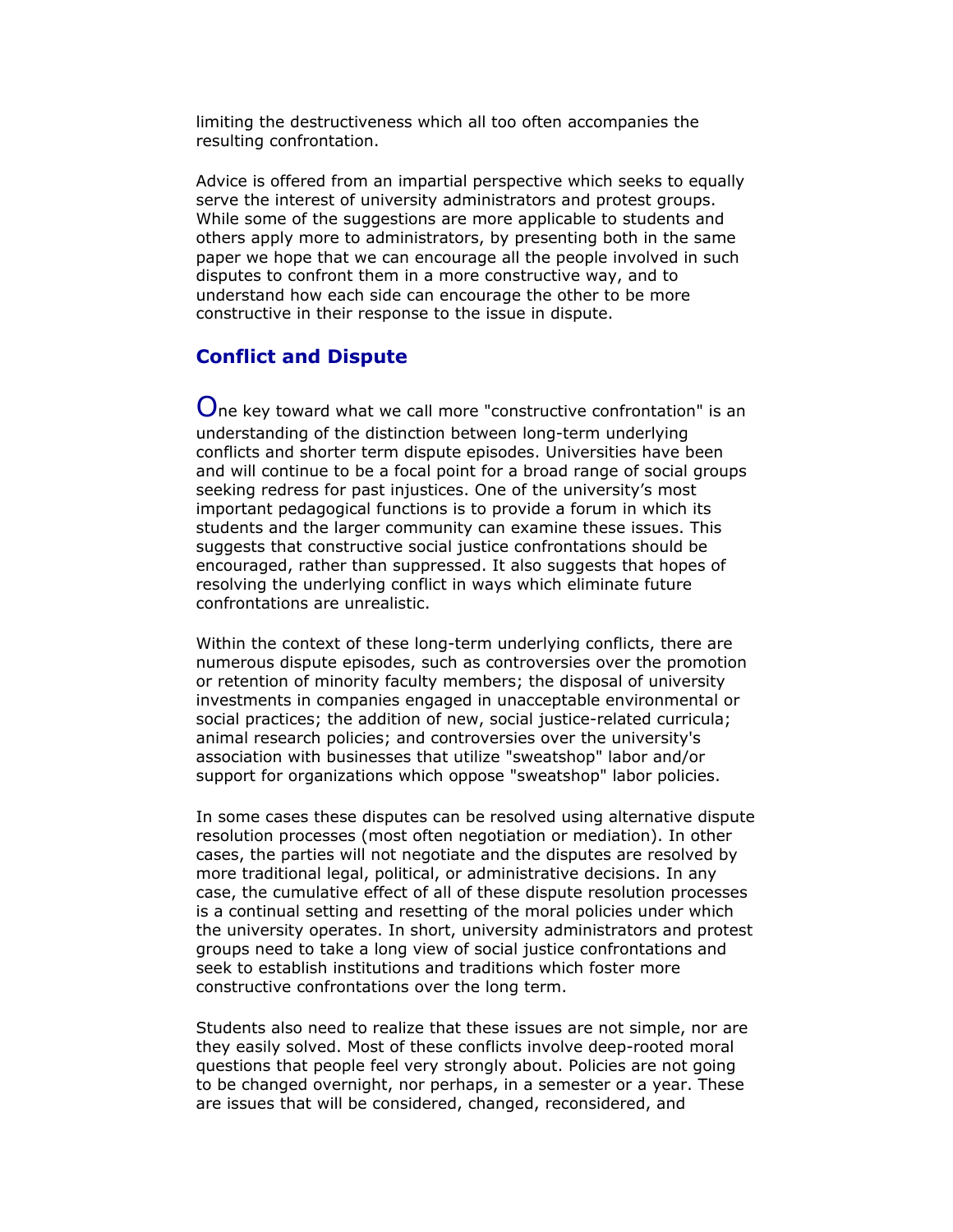changed again. Everyone involved needs to know that progress, likely, will be slow. But individual disputes and their resolution are stepping stones to the long run goal of significant social change. So pursuit of these issues, even on a small scale, can eventually have significant social policy implications that go far beyond the local campus and community.

# **Determining When a Dispute Is "Ripe" for Negotiation**

As used here, the term "negotiation" refers to the parties' voluntary efforts to find a mutually-acceptable compromise which settles the immediate dispute. It seldom resolves the underlying long-term conflict, but it sets a policy that at least resolves the immediate problem and may set the direction for future decision making as well. Negotiation can be pursued by parties themselves, or it can be facilitated by a mediator who helps the parties overcome the barriers to agreement.

Regardless of whether or not a conflict is negotiated or mediated, before beginning it is useful for all sides to assess the conflict's readiness or "ripeness" for negotiation. In personalized and highly escalated conflicts, people may become so angry and distrustful that they will not negotiate in good faith, or they may refuse to negotiate at all. Students may make the assumption that the university administration "will not listen to them," or "doesn't care," and therefore negotiations are a waste of time.

Similarly, administrators may assume that the students have made their demands (which the administrators may or may not view as reasonable) and further assume that the students are not willing to consider alternative approaches. Sometimes this is true: the protesting group may believe so strongly in a moral issue that they are unwilling to compromise their basic beliefs. As a result, they may prefer a principled defeat to what they see as a "hollow compromise." In this case, they will likely refuse to negotiate or will reject any proposed agreement, preferring to continue the confrontation and paint the administration as the "bad guys." While the administration can try to exhibit an open mind and a willingness to discuss the issues, they should not feel they have to bend to unreasonable demands to avoid confrontation. They should just maintain a willingness to talk, if and when the students are ready.

In other cases, the students' or the administration's refusal to negotiate may stem from a rational assessment of costs and benefits. If either party believes that they have an alternative to a negotiated agreement which is more desirable than what they expect to gain from negotiation, they are likely to take their alternative and reject any negotiated settlement. (Conflict scholars frequently refer to this alternative as a "BATNA," which stands for "best alternative to the negotiated agreement.") For example, a faculty member who believes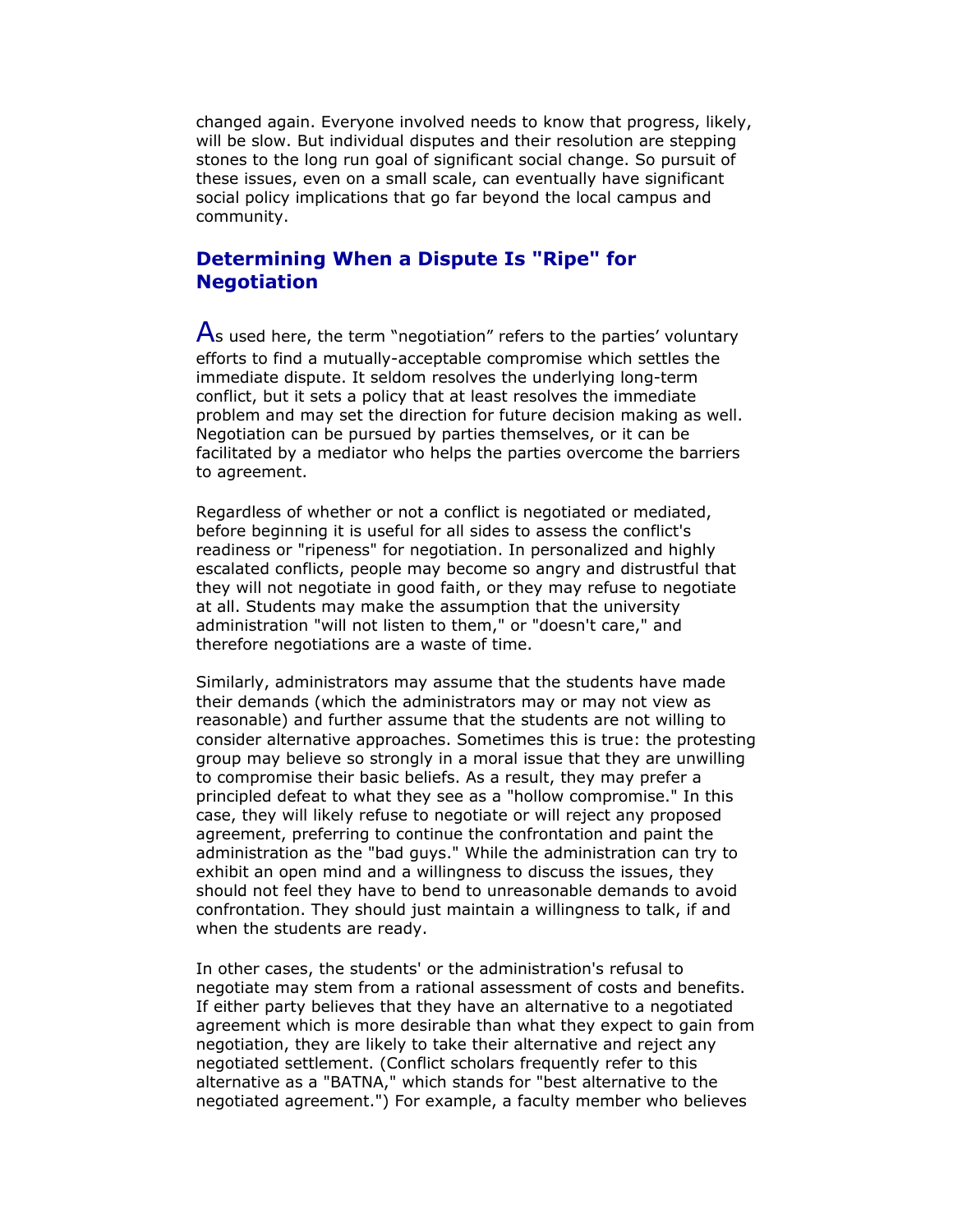that he or she can win an employment discrimination case in court is unlikely to agree to a less desirable negotiated outcome. Similarly, students who feel that they can sue the university and get what they want, or that they can stage further, more disruptive demonstrations and get their demands met without fear of serious consequences, are likely to try to do so. If they suspect that the administration still won't budge, and is likely to expel them from school, they may be more interested in negotiation. Likewise, university officials with strong backing from regents and political leaders may also be less likely to bend to student demands, knowing that they will get backed up in their decision to hold firm.

Thus, as a general guideline, if the parties on all sides do not indicate (by word and deed) a willingness to sit down and really listen to the interests and concerns of the other side, and to work together in a positive way to reach a joint solution to the problem, then negotiations most likely will not work at that time.

That does not mean that negotiation won't work later–it just means the time is not ripe now. Generally, a conflict is not ripe for negotiation until both sides know how much power they have relative to the other side, and thus, what their BATNAs are. Once they understand what they are likely to be able to get through power-based alternatives, then they will know whether negotiation will make sense or not.

Thus both administrators and students should carefully consider their alternatives to negotiation–their BATNAs--before they decide whether or not to negotiate. If either side thinks the other is making an unrealistic assessment of their BATNAs–if the administration, for example, thinks that the students expect to get more through protests than they can possibly get, sometimes an administrator can talk with one of the leaders and explain how the administration's hands are tied, for example, and how further demonstrations will not yield the results the students want. Through clarifying their own options to the students, the administration may thus encourage the students to reassess their own BATNAs and then, perhaps, open negotiations when they would not negotiate before.

It is also important to distinguish between a willingness to participate in negotiations and a willingness to actually accept the negotiated settlement. People are often willing to give negotiation a try on the chance that it may ultimately offer them a good deal. Still, they are unlikely to accept the final compromise unless the negotiated agreement is better than their BATNA. (We actually prefer the term "EATNA"–the "expected" alternative to the negotiated agreement. A party may expect something far better than what they will actually get, but those expectations are what matters, not their actual BATNA.) While parties will know their EATNA, they will not know if they can beat it through negotiations until they try. So it is often worth attempting negotiation, if parties will do so in good faith, and see if it is possible to match or beat each side's EATNA. If it is, the dispute will probably be resolved more quickly and with less cost than if the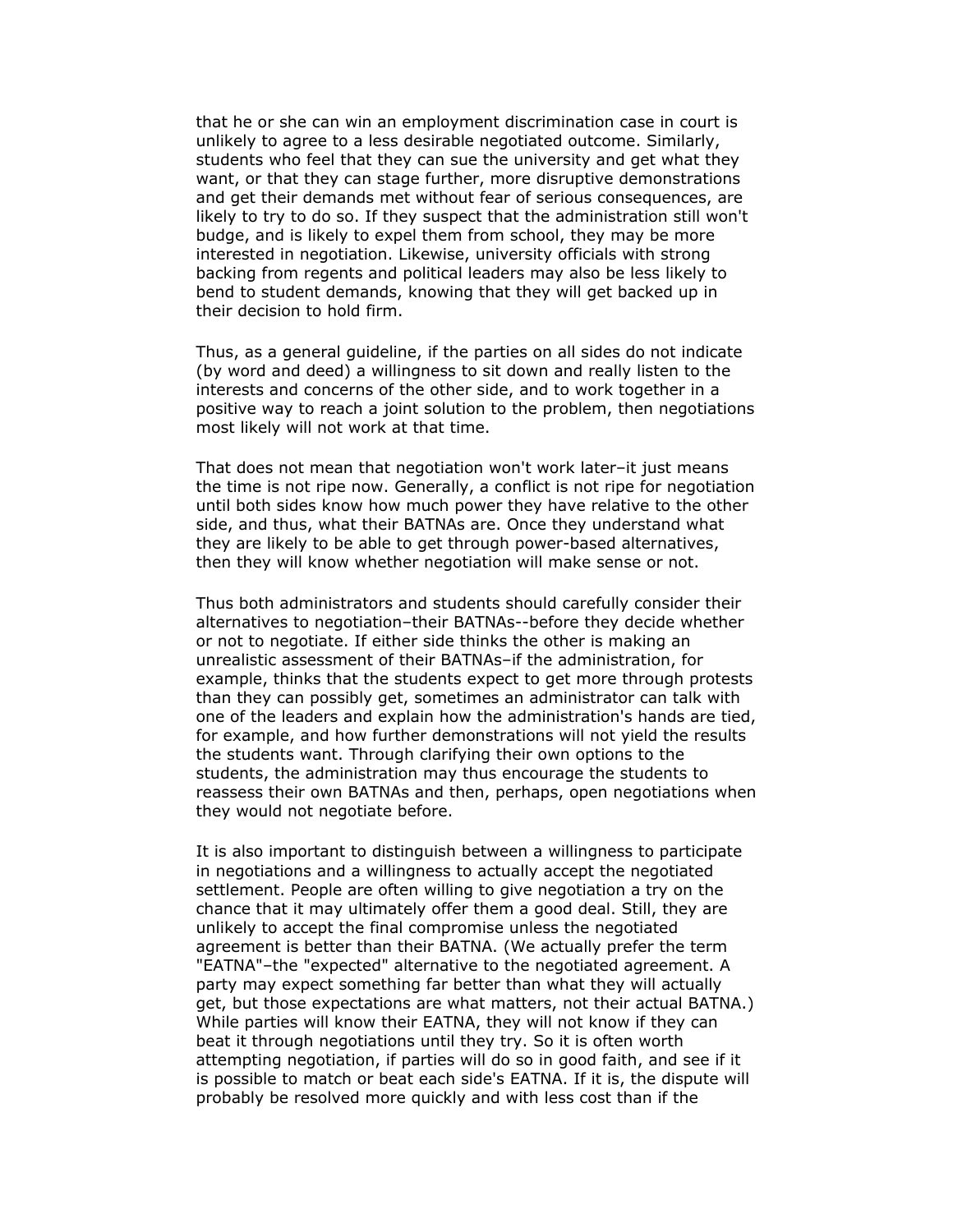parties continued their confrontation.

#### **Negotiation Planning and Preparation**

In complex or highly escalated conflicts, a lot of preparation must be done, both by the parties, and by the mediator (if there is one) in order to maximize the likelihood of success. Before substantive negotiations begin, the parties must decide who will be involved, what issues will be addressed, and how the negotiation process will be structured and run. Since such decisions must be agreed to by all sides, this is often referred to as "pre-negotiation"–it is a preliminary negotiation about how the actual, substantive negotiations on the issue in dispute will take place.

**Who should be involved:** It is generally agreed that all the parties to a conflict need to be represented in the negotiations. That does not mean, of course, that everyone involved needs to be seated at the table. But people who are generally seen as "leaders" or direct representatives of the interest groups need to be present. While ideally it is desirable to have the actual "decision makers" at the table, this is often not practical, especially for protest groups, which tend to be very amorphous and fluid in leadership and membership. No one person can speak for or bind the whole group–the best they can do is give a sense of the group's interests and concerns and then take any proposed agreements back to the group for its consideration.

Generally it is helpful to have the same people involved in both the pre-negotiation and the negotiation phase. This allows the negotiators to build up a positive history of working together which facilitates coming to agreement, later, on hard issues. If the interest group can commit to having a person with decision making authority at the table, then it is desirable to have a university administrator with decision making authority present as well. Most often, however, each side will send "representatives." In this case it is extremely important that those representatives have the ear of the decision makers, and report back to them and from them often. (This is discussed more below.)

Another common issue concerns the involvement of extremists. Some experts advocate the exclusion of extremists because they tend to resist compromise and may even block dialogue. Others feel that extremists should be involved in an effort to show them that there is a better way to get what they want. Some extremists just want to be listened to, and if they are allowed to speak and be heard, then they may be willing to sit down and let the negotiations proceed. At other times, the group will reign in the extreme members themselves, realizing that those extremists are blocking progress for everyone. Thus, just because some people involved in a conflict are taking extreme views does not mean that all of the participants are equally extreme. It is often possible to start a dialogue with the more moderate members of a protest group, who will then "bring in" the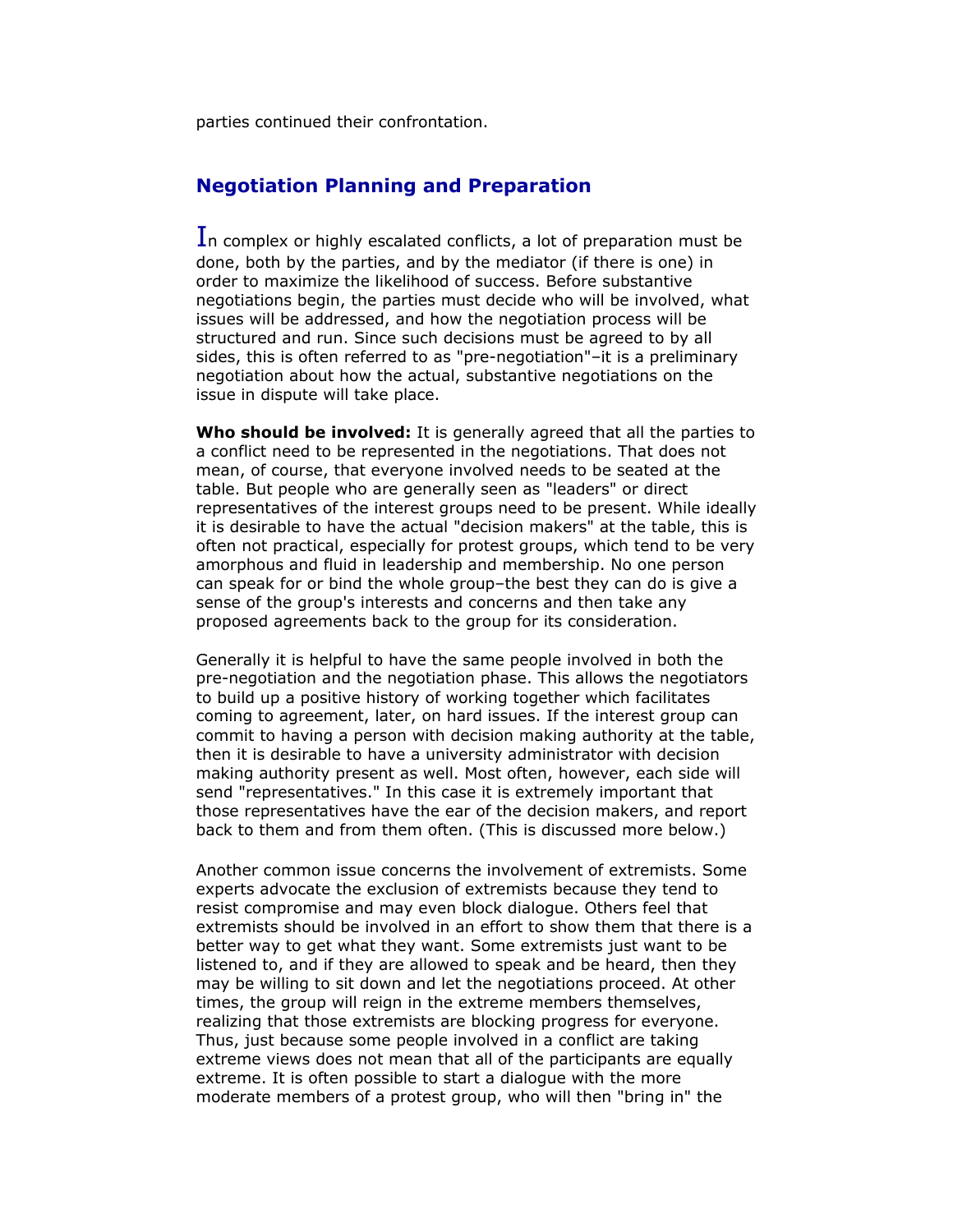more extreme factions later on if the results they are getting are good. The same is true if one administrator is seen to be especially rigid. Students can go to someone else who is more supportive of their cause and work through the administration from that point. The goal, in either case, is to figure out where the leverage is, and try to work from there.

**What issues will be addressed:** When planning the scope of the negotiations, it is important to not try to do too much. The best that can be realistically expected is an incremental step toward social justice. Efforts to find a comprehensive resolution which would eliminate all such conflicts in the future are unlikely to succeed. If one starts with small goals, it is often easier to work out from there. If one goes for everything at once, the likelihood of complete failure, and the inability to agree on anything is more likely. Sometimes it is possible to start with a broad "agreement in principle" and use the negotiation as a mechanism for working out the details. In either case, issues which fall outside of the scope of the negotiation can be handled using the constructive confrontation processes discussed below.

**Determining When a Mediator's Help is Needed:** One of the key decisions the parties must make is whether to negotiate directly, or whether to enlist the assistance of a neutral third party (usually a mediator or a facilitator). While negotiations can be run successfully by the parties themselves, when conflicts involve multiple parties or are very escalated, it is usually beneficial to retain the services of a skilled mediator. On the other hand, good mediators are generally expensive, so they shouldn't be used when they are not really needed. Nevertheless, when the issue is important and the parties are really "stuck," mediators can help the parties improve their communication, limit misunderstandings, build trust, control escalation, discover underlying commonalities of interest, foster the development of creative win-win solutions, and develop workable implementation and monitoring strategies. Unlike arbitrators, mediators do not rule on which side is right and which is wrong, nor can they impose any solution. Sometimes they will be willing to listen to the discussion and suggest possible solutions, but the decision of whether or not to accept any proposed solution lies with the parties themselves. Therefore, parties are not losing power by enlisting the help of a mediator. While all of the tasks that a mediator does can be done by the negotiators alone, most people are not skilled in these processes, and the tension between them makes success less likely. Thus, using a skilled mediator to guide the discussions is often highly beneficial.

**Selecting a Mediator:** It is important to select a mediator who has the trust of all of the parties, and who is insulated from conflicts of interest. A University ombudsman, who reports directly to the president or the chancellor, who is also one of the parties, is unlikely to be a good choice. An ombudsman from another school might have credibility, but it might be better to go outside academia entirely to find a mediator who is not seen to be connected to one side or the other. Alternatively, there may be a faculty member who is trained in mediation and who is seen to be adequately impartial. The key is that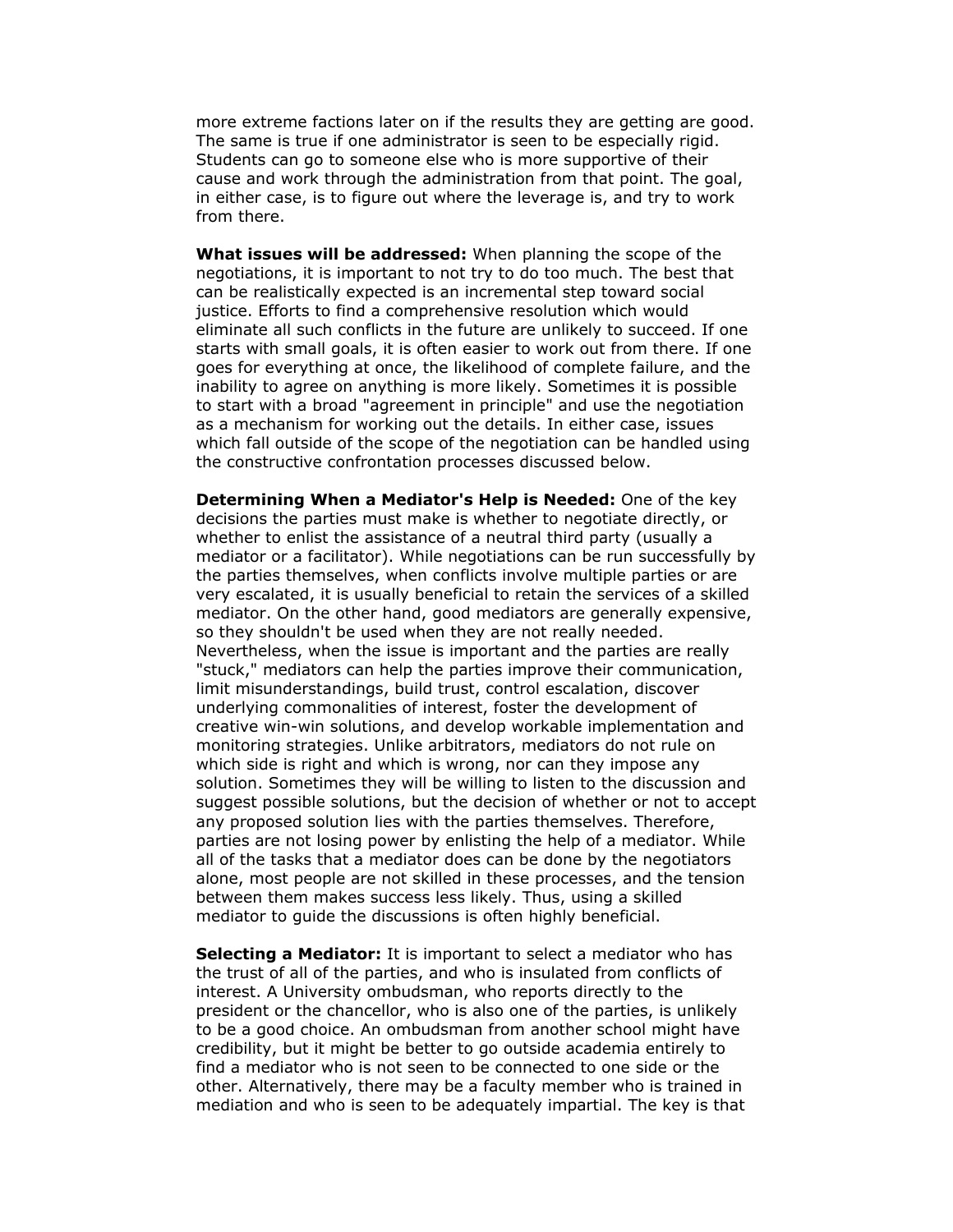both sides must trust the mediator. It is also important to give the mediator the time and resources needed to do an adequate job.

**Setting Ground rules:** Another aspect of pre-negotiation is the setting of Ground rules which determine how the negotiations will proceed and what is expected of the parties. While a good mediator can propose these ground rules, it is generally recommended that these rules be negotiated and agreed to by the parties, rather than imposed by the mediator alone. When the parties develop the Ground rules themselves, they are more likely to follow them. They are also more likely to pressure their colleagues to follow them if someone violates one of the rules. This is usually more effective in maintaining order than the mediator having to play "enforcer." In addition, the process of negotiating Ground rules gives the parties a taste of negotiation success-- it gets the parties in the habit of working together, cooperating, and agreeing on things that are often much easier to agree upon than the actual issues in dispute. So it sets the stage for successful negotiation later on. (This is why it helps to have the same people participating in both phases of the process.)Typical Ground rules involve such items as parties addressing each other in a respectful manner (no harassing, threatening, or name-calling) and giving each side the opportunity to talk and be listened to without interruption. Usually negotiations are held in private and the discussions are considered confidential, especially with respect to the media. (However, parties are usually encouraged to keep their constituencies appraised of the progress of the discussions as will be discussed below). Another common rule is that representatives for each of the parties must commit to participating in the discussions on a continuing basis. Otherwise, the negotiation's sense of continuity will be lost, and the same issues will have to be addressed again and again. "Alternate" representatives, who stay up-to-date on the process, can be used to handle unavoidable vacancies and absences.

**Other issues to be decided include logistics:** when, where, howoften, and how long to meet, whether observers are allowed, and if so, who those people can be.

**Timing of Negotiation Planning:** These procedural decisions can be worked out before the parties ever sit down together at a table, through the "shuttle diplomacy" of a mediator, or they can be worked out at initial negotiation or mediation sessions. Often such issues must be decided before all the parties will even formally agree to participate. While changes can occur over time as negotiators get to know and trust each other more and more, avoiding surprises is important, as surprises can easily be taken as "double-crosses," and used as an excuse for one or more of the parties to back out of the process or to become more hardline in their approach.

#### **The Negotiation or Mediation Process**

**Interest-Based Bargaining:** Most mediation and negotiation processes follow the principles of interests-based bargaining as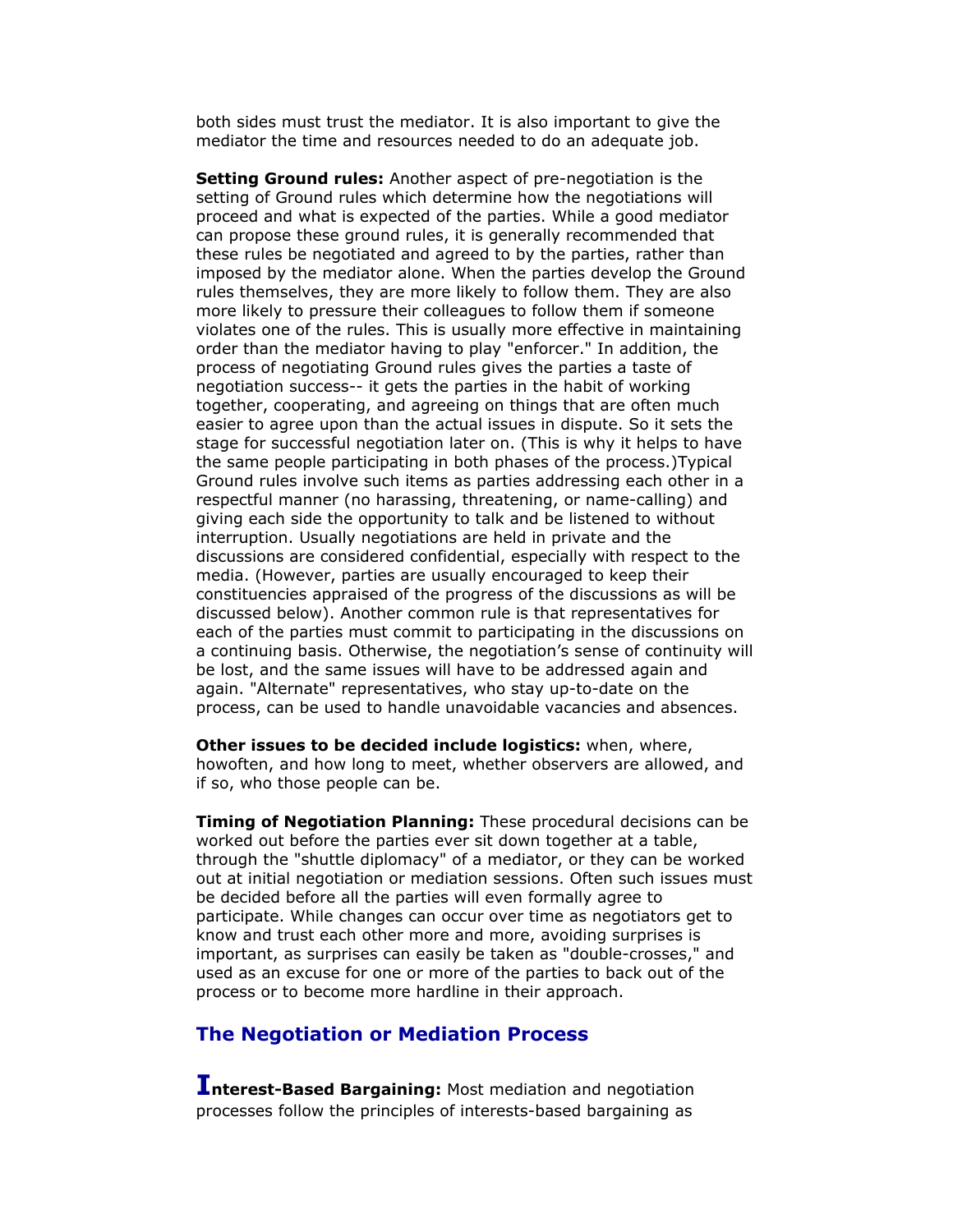outlined in the best-selling book, Getting to Yes (by Fisher, Ury, and Patton). The four principles they suggest are 1) separating the people from the problem (meaning focusing on the issues, not interpersonal animosities), 2) focusing on interests not positions (thus, focusing on the reasons each side takes a stance, not just on what that stance is) 3) searching for options for mutual gain, and 4) looking for objective criteria for judging "fairness." They suggest that by following these four principles, anything can be negotiated. This, we feel, is too optimistic, especially for very deep-rooted moral conflicts such as those that tend to become manifested in campus protests. Nevertheless, following these guidelines cannot hurt negotiations, and it often helps.

**One aspect of these principles is very important:** that is the second item relating to interests. If students present demands, these are, essentially, what Fisher, Ury, and Patton call "positions." They are rigid statements about what the students want. Demands and positions cannot be negotiated nearly as effectively as can interests. While many negotiators do engage in "positional bargaining," wherein they stick with their initial position as long as possible, and then start compromising, the results are often inferior to those which could have been obtained through a negotiation on interests. Generally, when people negotiate positions, they start with positions which are far apart (even opposite), then each side compromises a little bit, and then a little bit more, until each side gives in about half way and they meet in the middle. This can be done with demands–the students can back down half way, the administration can give in half way, and the dispute can be resolved. But Fisher, Ury, and Patton suggest (and we agree) that it is usually much more effective and successful if both sides explain the reasons underlying their positions–those reasons are their interests. Often, the parties will determine that they share at least some of their interests, so they can develop ways to meet those interests without having to give in on half of their positions or demands. Interest-based bargaining, as opposed to positional, or demand-based negotiations provides a way for both sides to get more–even all–of what they want, rather than having to give in or lose face, as so often happens when positional bargaining strategies are used.

**Constituency Involvement:** Also critical to success are effective processes for involving broader constituency groups in the negotiation. While negotiators may "represent" their constituents, they generally do not have the authority to bind constituents to an agreement. This means that negotiators must make periodic and frequent reports to their constituents about the discussions. This is especially important when negotiators see that the process is producing a kind of "conversion" experience in which the negotiators' views of the dispute and their ideas for resolving it change substantially. The people who have not been directly involved in the negotiation–the constituents who are not at the table–must be fully informed of the process and substance of the discussion and "brought along" with the process. Otherwise negotiators will find that they no longer have the support of their constituents, and any agreement that they reach will be likely to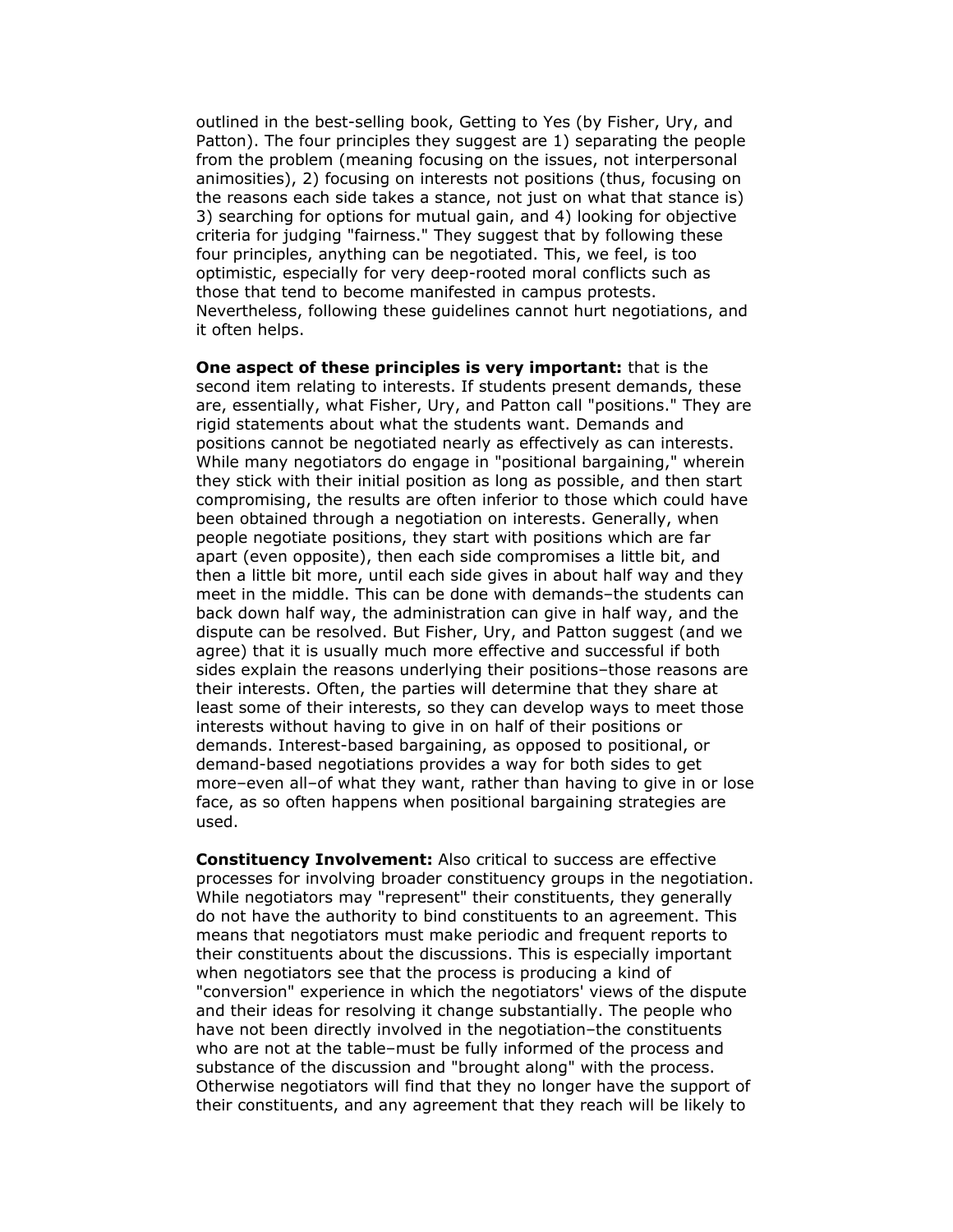**Binding Parties to an Agreement:** One of the especially difficult issues in social justice conflicts is binding parties to an agreement. Even if the parties at the table agree to the settlement, the negotiator's constituencies must be convinced to ratify and uphold the agreement. The looser the structure and membership of the advocacy group, the more difficult this process is. In very diverse groups, the possibility of splinter groups forming and opposing whatever agreement has been reached is quite real. While this problem can never be prevented entirely, making an effort to get all concerned parties represented at the table and appraised of the negotiations as they go along is generally the best way to deal with this threat. It is also helpful to make the agreement public at the end of the negotiations, so public pressure can be brought to bear if one side violates the agreement.

# **Constructive Confrontation**

In cases which are non-negotiable or for non-negotiable sub-issues, continued confrontation should be expected. In this situation, it makes sense to put negotiation efforts in standby mode (where they can be quickly restarted should the situation change). The parties then need to concentrate on making the confrontation as constructive as possible. All too often, however, the parties conclude that, since negotiation won't work, business-as-usual strategies of all-out, destructive confrontation are the only option. The constructive confrontation strategies which we have been developing provide a much more desirable alternative. Constructive confrontation applies insights of the conflict resolution field to situations where agreementbased resolution is not feasible. These strategies can also be pursued while negotiations are going on-- it often makes sense to utilize both approaches simultaneously.

#### **Principles of Constructive Confrontation**

E**mphasize Persuasion, Not Force:** The first step towards more constructive confrontation is a commitment by the parties to use persuasion and moral argument as the primary component of their strategy. All too often parties conclude that the other side will never seriously consider arguments which challenge their position. Therefore, they abandon persuasive arguments in favor of force-based strategies designed to compel opponents to make concessions. (Students will try to use demonstrations or threats of disruption or violence to force the administration to comply with their demands, while the administration will try to use administrative or police force to compel the students to stop their power tactics without getting anything in exchange, or to accept less than they otherwise wanted in exchange for an end to the protest action.)

fail.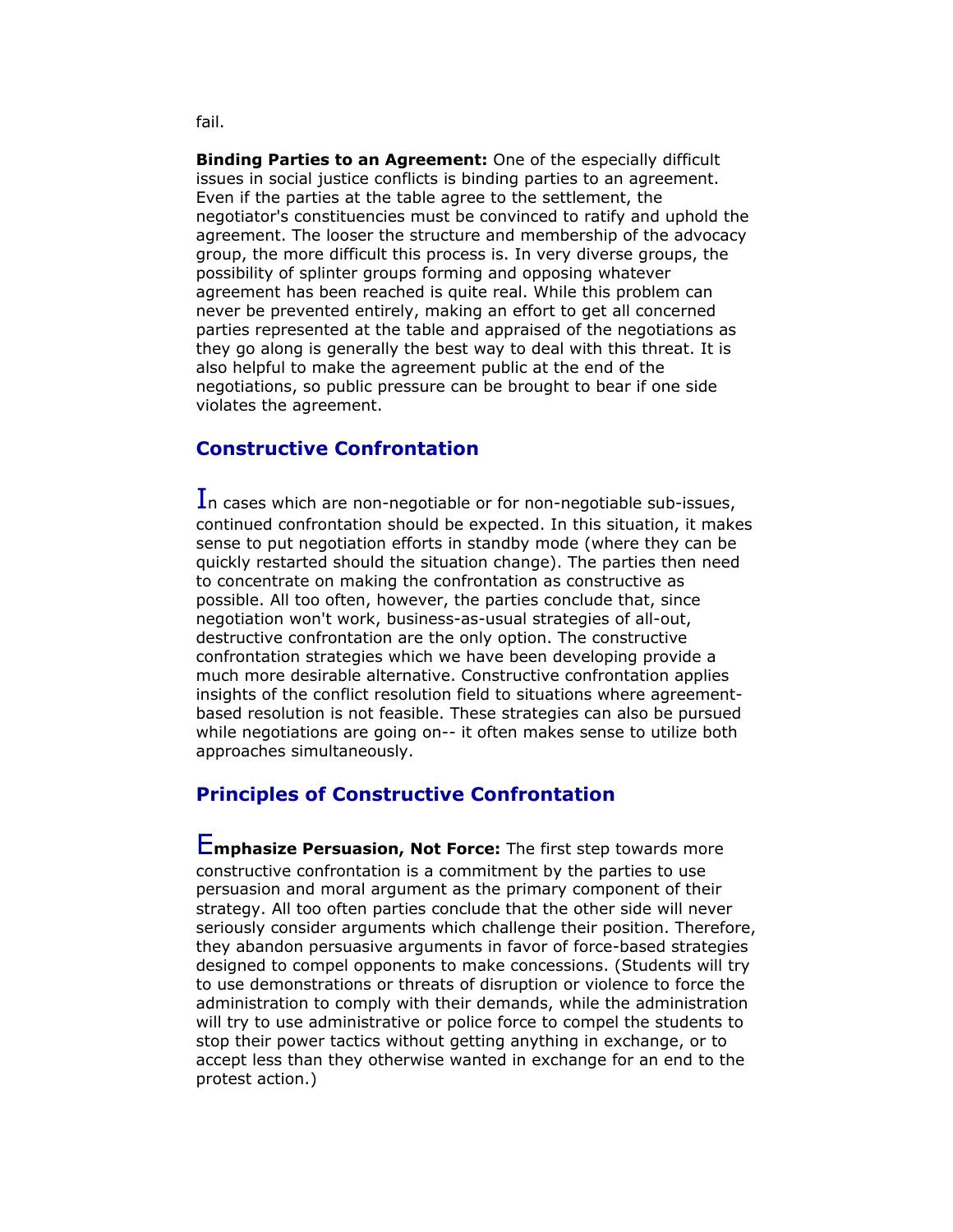In all of these cases, the conflict's focus becomes administrative, legal, political, or even violence based power strategies, rather than moral argument. However, the administration usually has more power, so such strategies, when used by students, usually fail. While the administration is generally more successful when it relies on power, the over-use of such strategies can leave the administration and the institution in a weak position publically if it is seen as being unreasonable or on shaky moral grounds. Thus, if the administration stonewalls students whose demands are seen as reasonable by the regents, the community, or the university's funders (the state legislature, for example, for public universities), then such power ploys can harm the administration as well. In addition, the legitimacy of the overall process is eroded, since no one is really making the case that what they are advocating is the "right thing to do," but rather they are relying on the dictum that "might makes right."

A generally superior approach for all parties, we believe, is a commitment to research, analysis, debate, and dialogue. The University needs to provide many opportunities to help its community grapple with the difficult moral issues of the time. This is especially important for higher education communities which traditionally value reasoned argument so highly. It should also be clear that this commitment to persuasion also involves the willingness to be open to persuasion. Rather than rejecting student concerns or belittling the importance of an issue, transforming a protest into an educational opportunity for students, faculty, staff, and administrators alike can have far-reaching positive effects. This might be done by structuring study groups to examine the problem or even by proposing new classes to look at the issue. Even if a solution does not result from this process, considerable learning is likely to take place and the parties may develop more respect for the other side and a better understanding of why this is a more difficult issue than it originally appeared to be.

**Use of Constructive Mobilization:** Also important for student protest groups is a clear distinction between destructive escalation and constructive mobilization of interest on an issue. Advocacy groups must be able to mobilize supporters and stimulate public interest in and support for their cause. Unfortunately, this is often done using destructive escalation which unfairly characterizes the positions and actions of opponents as dangerous, unjustified, and requiring immediate opposition. Disinformation and inflammatory sound-bites are common. In political terms, this is commonly referred to as "negative campaigning".

Far more beneficial is a commitment by all the parties to abandon destructive escalation tactics in favor of "positive campaigning" and constructive mobilization. (Although university administrators seldom use such overtly negative tactics, they sometimes make disparaging remarks in private which may be "leaked" or overheard and made public. In addition, just by making the pronouncement that they will agree to address the issue in a positive way, without resorting to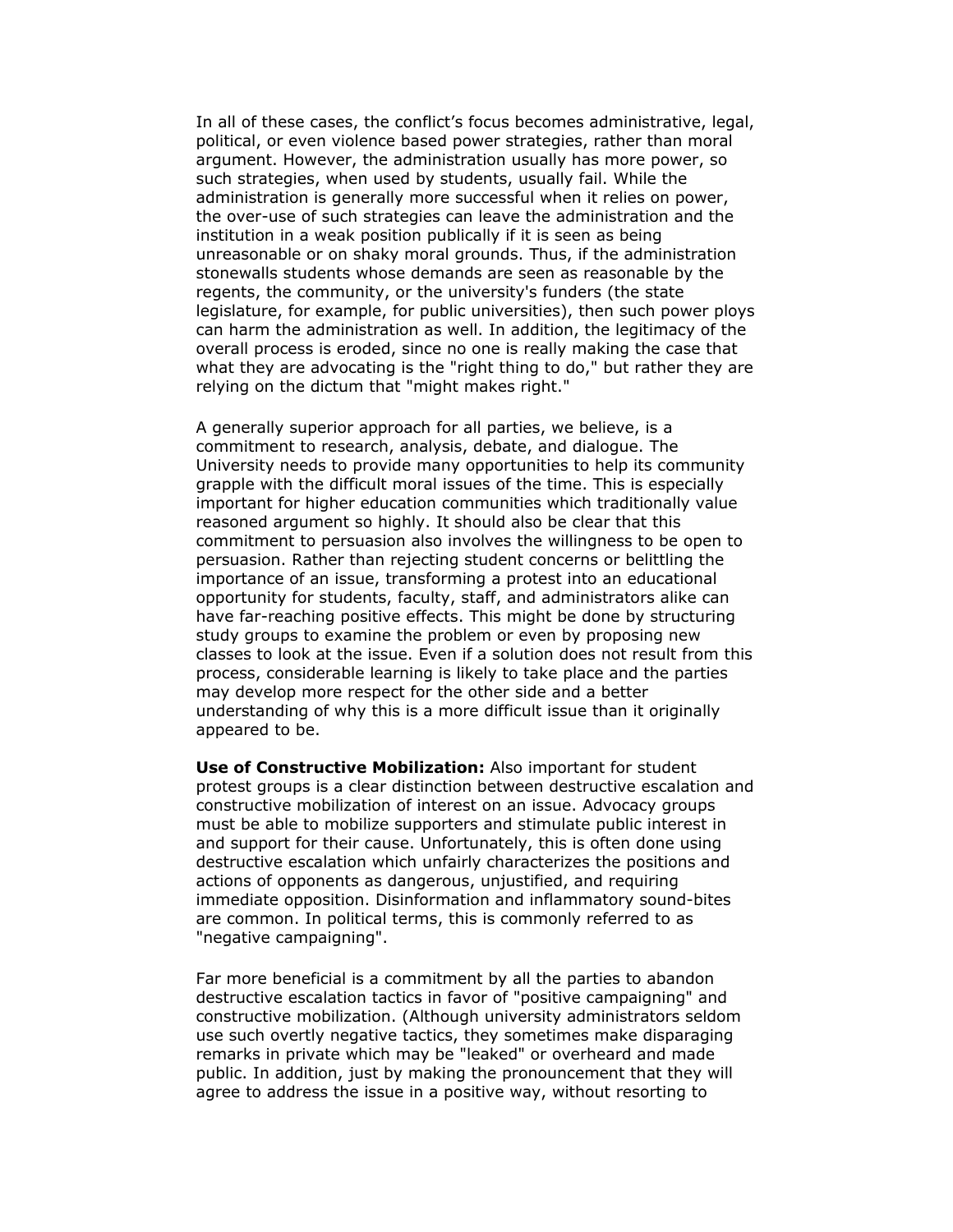negative or misleading advertising, they put pressure on the student group to do the same.)

For the protest group, such tactics can still include demonstrations and other actions designed to force the university administration to address the tough issues and confront injustice. Still, this needs to be done in ways which are truthful and leave open opportunities for debate and a mutual reappraisal of positions. Also required is a commitment to oppose personal attacks, avoid the destruction of private or public property, and repudiate all acts of violence. (This helps advocates as well as their targets, as violence usually diminishes a group's credibility significantly.)

It is also highly desirable for University administrators, police, and protest groups to work out protest plans ahead of time, to prevent inflammatory and potentially dangerous surprises.

**Allow the Opponent to Save Face:** One of the common errors made by student protest groups is to put the University administration in a position where they cannot agree with the students' position even if they want to. When the students' interests are stated in terms of nonnegotiable "demands," it is very difficult for the administration to meet those demands without looking like it is completely caving in to unruly students. Even worse, students may threaten violence if they don't get their way. This makes it even more difficult for the administration to comply, or even to open negotiations, for fear of being charged with caving in to threats. If students want to be taken seriously, they need to state their case in a way that can be taken seriously. They must make it possible for the administration to work with them without losing credibility or public support. As Ury says in his sequel to Getting to Yes called Getting Past No, both sides should try to "make it easy for their opponents to say 'yes', " while making it equally hard for them to say 'no."

**Negotiation "Loop-Backs":** Another useful concept taken from conflict theory is that of "negotiation loopbacks." This idea is based on the notion that there many different ways to resolve disputes: negotiation, adjudication, or power contests of various sorts (for example political power contests, military contests, or nonviolent force.) Negotiation is the least costly in terms of money, time, and broken relationships. For this reason, it should always been tried first. If it fails, or if parties won't enter into negotiations because of the reasons listed above, they should generally consider the least expensive alternative. If this fails, they can go to more expensive options–typically force-based options are the most expensive in terms of relationship especially, but also often time, money, and property.

The term negotiation loopbacks refers to the importance of returning (or "looping back to") negotiation as soon as possible after the alternatives have been pursued long enough to clarify each side's BATNAs or EATNAs. As soon as it is clear who is going to prevail in a legal or political contest, or most importantly a contest of force, it is usually beneficial to both sides to stop the costly dispute resolution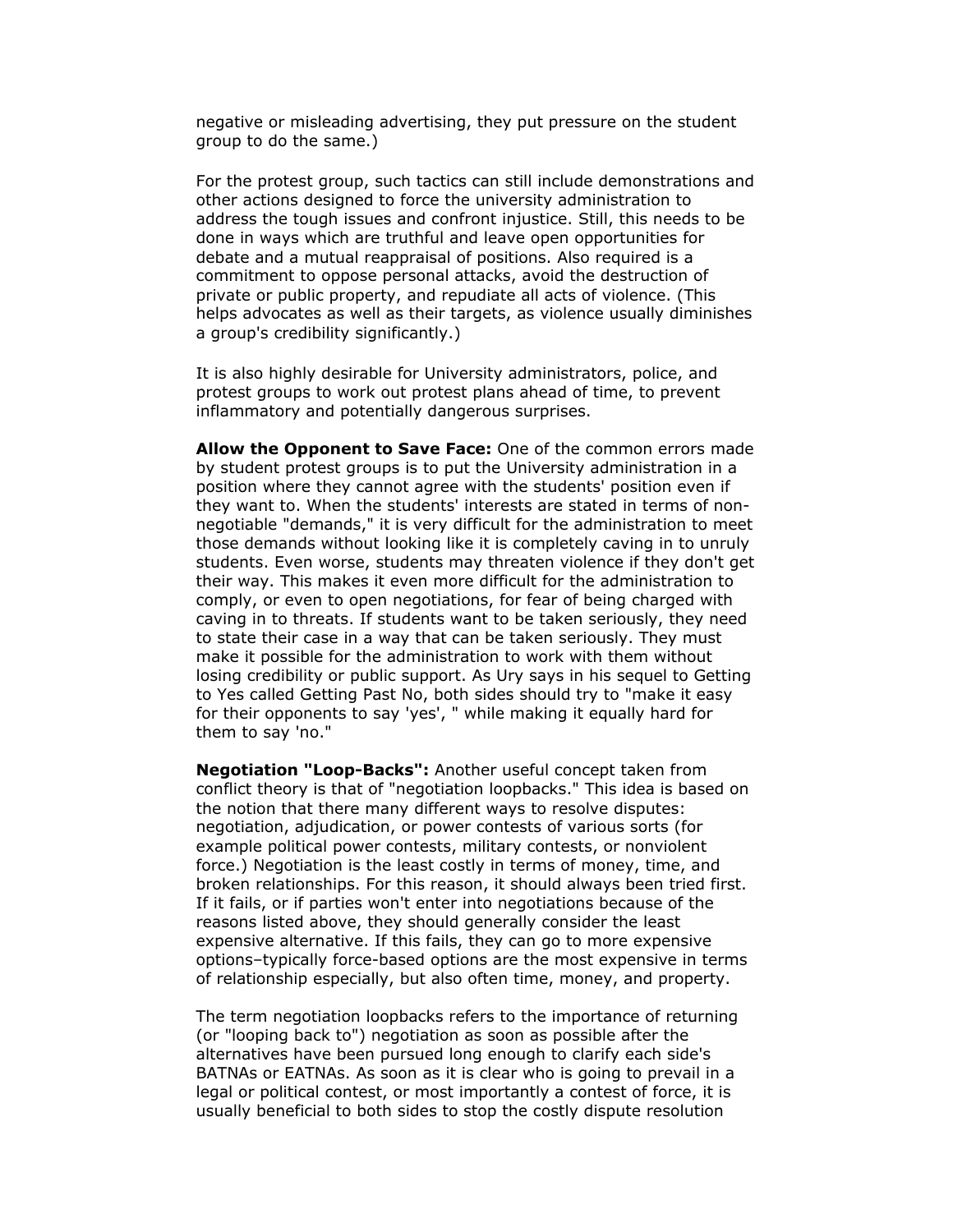process and return to negotiation to work out the details. This, most often, will result in the same outcome, but at much lower cost to all concerned.

What this means in terms of constructive confrontation is that even if negotiation is not possible at one time, disputants should work to build their power and clarify their alternatives until they have a good idea of where they stand and what they are likely to get through a continued rights based or power struggle. Then, instead of continuing these costly power contests, they should revert to negotiation and try to work out an agreement that satisfies both sides interests and needs now that they know what their EATNAs are.

### **An Ongoing Process**

 $\mathsf A$  final important lesson to keep in mind is that justice conflicts seldom, if ever, are completely resolved. Disputes can be settled, new policies can be set, and sometimes, justice is, indeed, achieved. But sooner or later another group will come along, challenging the decision that was made earlier. Or a different issue will develop. The key for both protest groups and university administrators is to recognize what is negotiable and what is not, and to use constructive confrontation strategies both within the context of negotiation (along with principled negotiation) and outside of the negotiation process to assure that the confrontation is constructive and educational, rather than destructive and divisive for the university community.

### **An Ongoing Process**

 $\overline{A}$  final important lesson to keep in mind is that justice conflicts seldom, if ever, are completely resolved. Disputes can be settled, new policies can be set, and sometimes, justice is, indeed, achieved. But sooner or later another group will come along, challenging the decision that was made earlier. Or a different issue will develop. The key for both protest groups and university administrators is to recognize what is negotiable and what is not, and to use constructive confrontation strategies both within the context of negotiation (along with principled negotiation) and outside of the negotiation process to assure that the confrontation is constructive and educational, rather than destructive and divisive for the university community.

### **Bibliography and Further Reading**

Azar, Edward. The Management of Protracted Social Conflict. Hampshire, England: Dartmouth, 1990.

Burgess, Heidi and Burgess, Guy. "Constructive Confrontation: A Transformative Approach to Intractable Conflict." Mediation Quarterly, 1996, 13, 305-322.